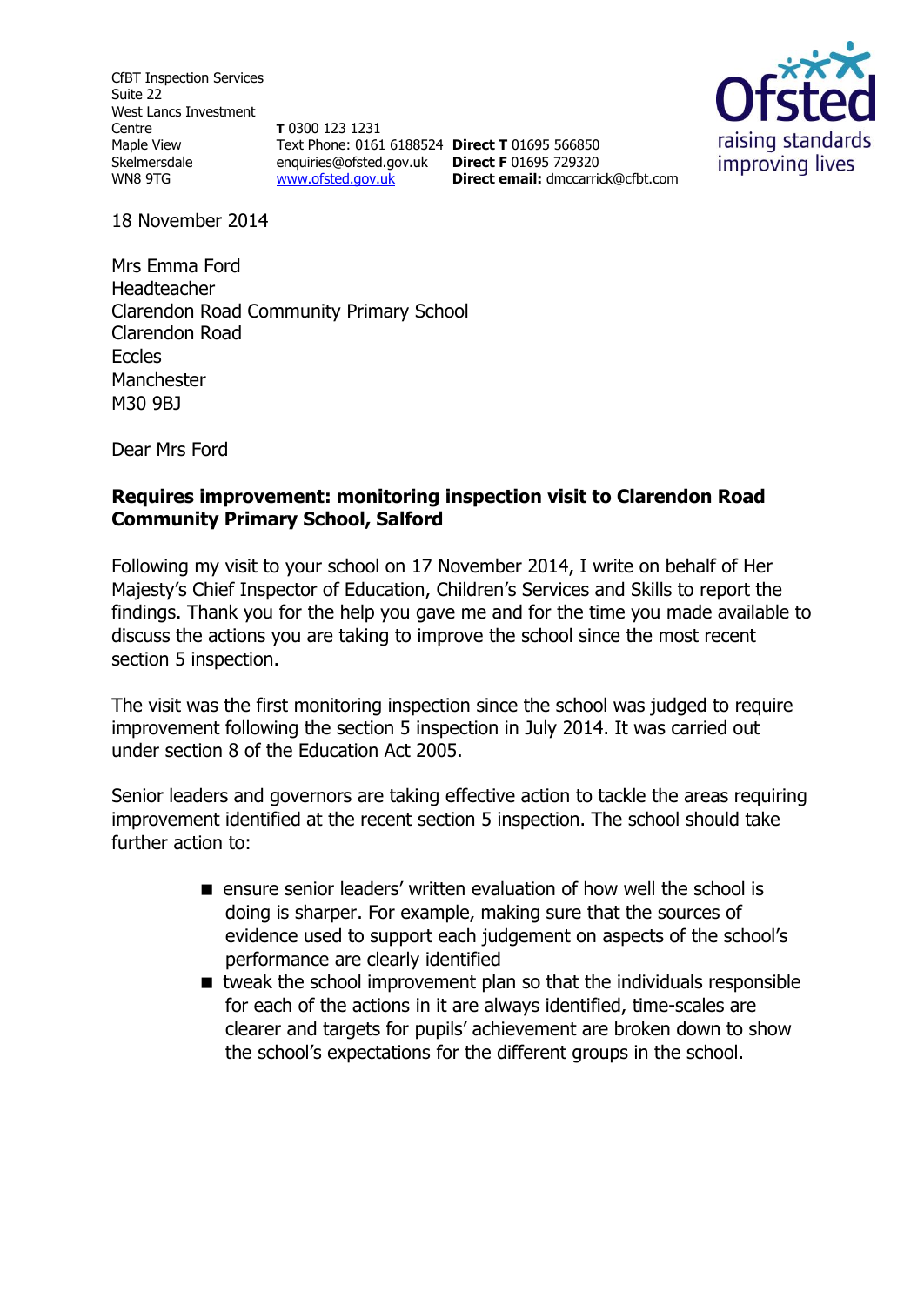

#### **Evidence**

During my visit I held meetings with you and members of the senior leadership team. These enabled me to gauge the progress that you and your colleagues are making against each of the areas for improvement identified in the previous inspection report. I also met with a representative of the local authority and the Chair of the Interim Executive Board (IEB); this is the group of stakeholders who are responsible for governing the school. I also had a discussion with a group of charming Year 6 pupils. I examined senior leaders' evaluation of how well the school is doing and the school improvement plan. I scrutinized the single central record of the checks made on behalf of the IEB, to determine the suitability of adult employees and volunteers in the school to work with children. I also scrutinised the work in a sample of pupils' book. You accompanied me on a tour of the school where I had the opportunity to meet members of staff and see the pupils at work.

### **Context**

Since the previous inspection two teachers have joined the staff. One teacher has become a member of the senior leadership team and taken responsibility for Key Stage 1. The other teacher has been appointed, initially, on a temporary basis to cover the absence of a teacher on maternity leave. The IEB is concluding its work and a shadow governing body is in place ready to take full responsibility for governing the school from the start of the summer term 2015.

#### **Main findings**

There is unanimous agreement among the stakeholders I met that the judgement of inspectors at the recent inspection accurately describes the school's current position on its journey to good.

Since the previous inspection the unvalidated data for KS1 and KS2 have been published. Pupils' attainment on the Year 1 phonics screening test (the sounds that letters and groups of letters make), although improving in 2014 remained below the national average. In order to improve pupils' phonics skills senior leaders introduced a bespoke phonics teaching scheme in September. This encourages teachers to use a range of approaches to develop this fundamental aspect of reading in their pupils, paying particular attention to matching activities to the way that pupils learn. Although this new methodology has only been in place for a relatively short period of time, you presented evidence showing that it is already having a positive impact on pupils' ability to read.

Compared to the previous year, attainment in 2014 shows signs of improvement at both Key Stages. However, some inconsistencies remain. For example in writing, although there was an improvement in the proportion of pupils attaining at Level 4 and above the proportion of pupils reaching the higher Level 5 declined by five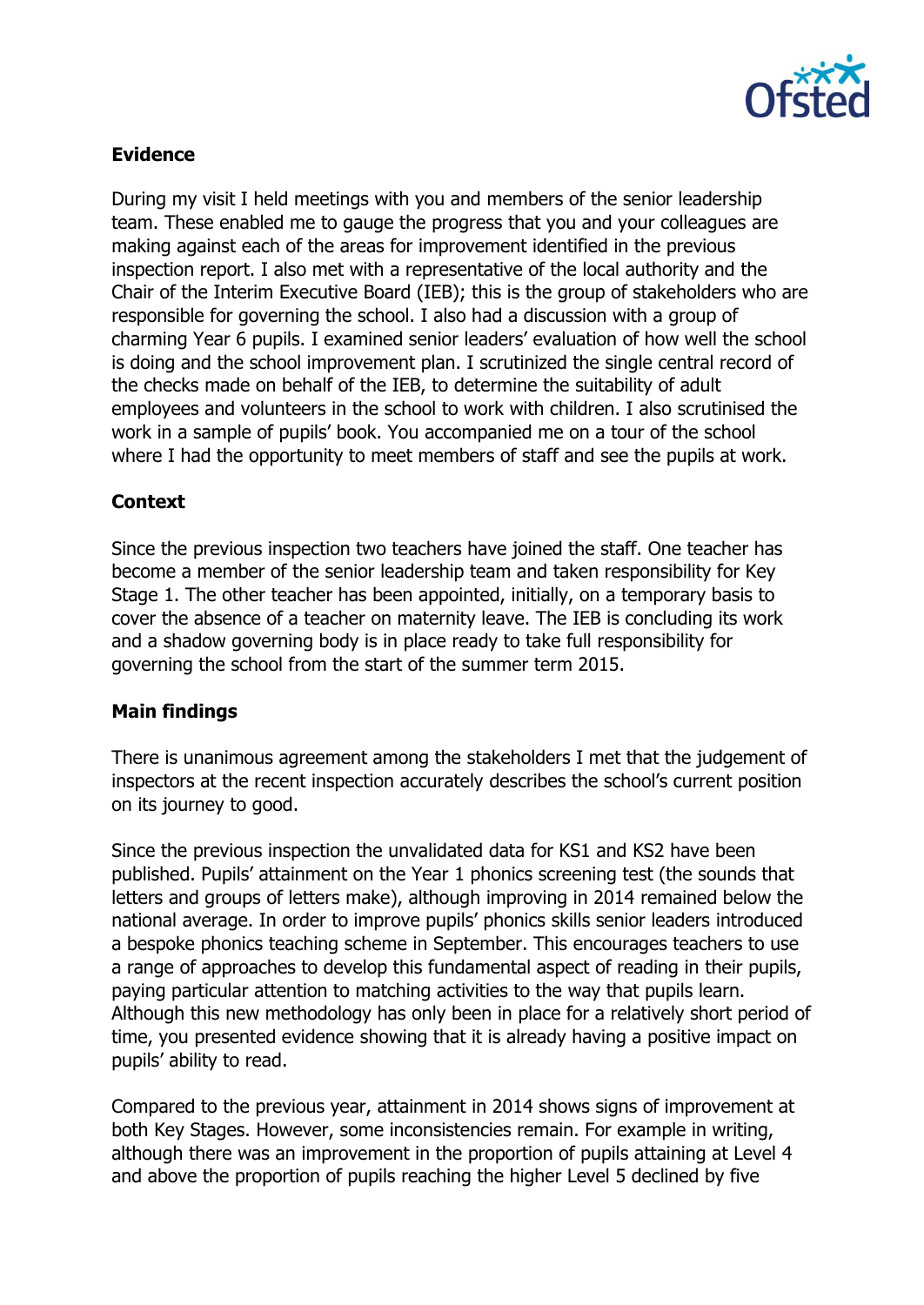

percentage points in 2014 when compared to the previous year. In 2014 pupils' progress improved in reading and mathematics but declined in writing. A contributory factor to this weaker progress in writing was the underachievement of the most able pupils. To address identified aspects of underachievement you made the decision to change the way pupils are grouped for literacy and numeracy lessons. The intention being to provide an appropriate degree of challenge for each group of pupils and so accelerate their progress. However, this strategy is relatively new and it is too early to determine whether it will have the desired impact. Nevertheless, the work in the sample of pupils' books I scrutinised and the displays of pupils' writing around the school indicates that pupils' achievement in writing is starting to improve. However, a legacy of weak teaching in the past is putting a brake on more rapid progress, particularly for pupils in lower Key Stage 2.

Senior leaders' have introduced greater rigour to the monitoring of the quality of teaching and learning. With much more emphasis, than was the case in the past, on evaluating the effect that teaching has on pupils' learning. Pupils' progress is monitored carefully. Data on pupils' performance are collected regularly and used as a focus for pupil progress meetings. These meetings enable senior leaders and class teachers to identify those pupils who are underachieving and the extra help these pupils will need to get them back on track. Teachers' planning has been refined to ensure that gaps in pupils' knowledge are identified and dealt with in a timely fashion to enable pupils to move forward in their learning. Consequently, teachers are being held more robustly to account for the impact of their classroom practice. The school's data are showing that pupils' are continuing to make better progress in mathematics and reading but their progress in writing is lagging behind.

Senior leaders have worked with colleagues in the partner school to develop a strategy for setting pupils' targets and measuring their progress as they implement the new National Curriculum. Although the pupils I spoke with know what their targets are for literacy, they do not have them for mathematics. However, you presented me with evidence that you have this in hand, which will enable pupils to take greater responsibility for monitoring their progress in this subject.

During our tour of the school we visited every classroom. Invariably, pupils were engaged and on task demonstrating 'impeccable learning behaviours'. A mantra understood by the pupils I spoke with and an established part of school culture, contributing to a purposeful atmosphere for learning. Senior leaders' emphasis on literacy and in particular writing was evident in the prominent displays of pupils' work. These displays providing examples of what good writing looks like and raising pupils' expectations of what can be achieved.

Senior leaders' evaluation of how well the school is doing is consistent with the findings of the most recent inspection. However, although the self-evaluation accurately identifies the school's strengths and those aspects that require further development it needs to be much more sharply focussed. The sources of evidence used to support senior leaders' evaluation of impact have not been made clear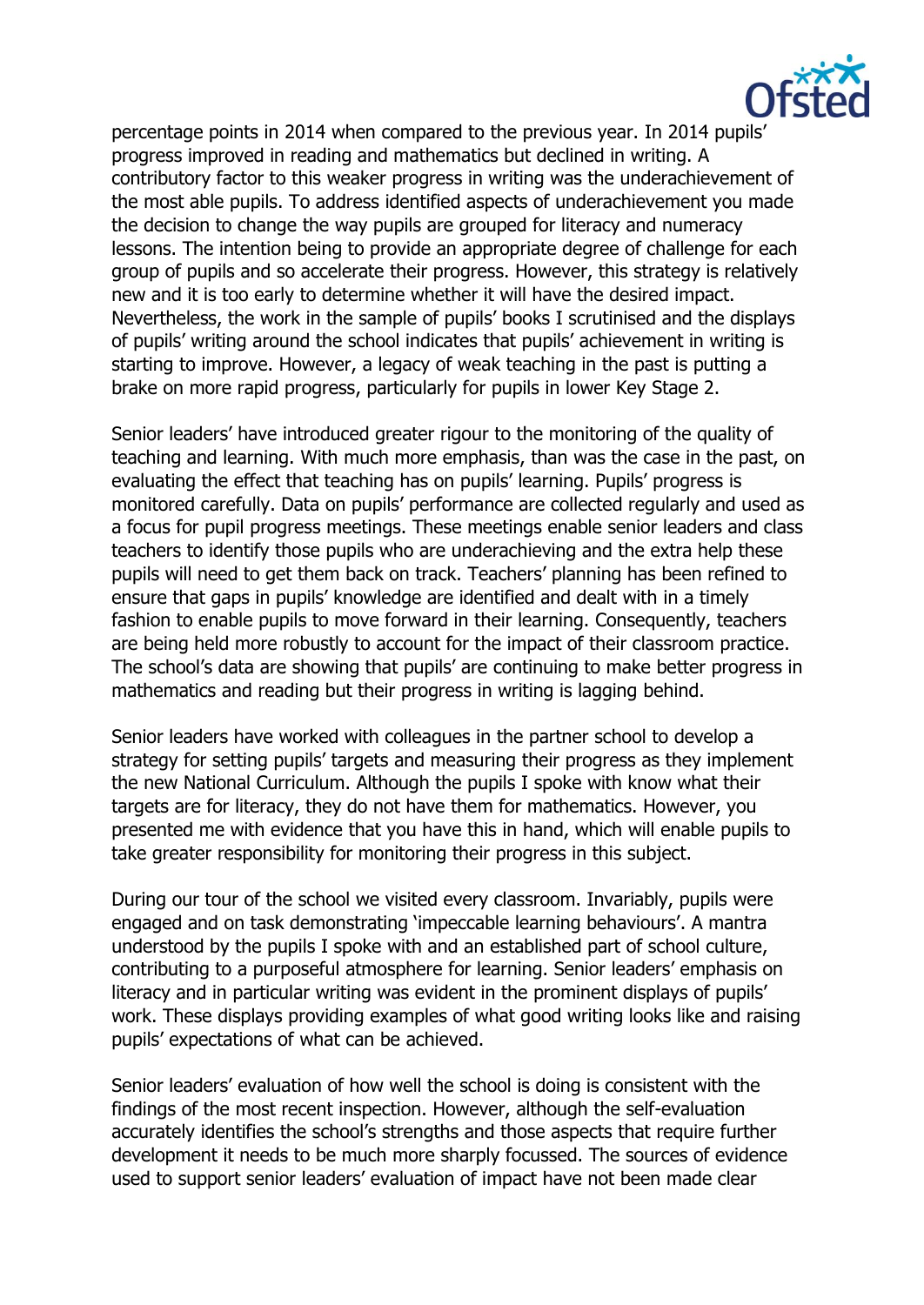

enough. For example, senior leaders have judged that pupils' attainment improved in 2014 without stating, specifically, by how much or for which groups of pupils and in what subjects.

The school improvement plan is well structured and has been written to address each of the key areas for development identified by inspectors. Individual objectives in the plan relate to the findings in the report and the actions to address them are clear. Milestones enable senior leaders and the IEB to measure the progress the school is making against each of the improvement priorities and there is an unequivocal link between the actions being taken to improve the school and pupils' outcomes. However, it is not always clear which member of staff is responsible for a particular action and therefore accountable for its impact. Time-scales lack clarity. For example, it is not always obvious when you and your colleagues will start to tackle an improvement priority and the time it will take to show its impact. Further, the targets for achievement are expressed in terms of the whole cohort and have not been broken down into groups. Consequently, it is difficult to determine how senior leaders will keep an eye on the progress of, for example, disadvantaged students. Nonetheless, the plan is providing senior leaders with an effective blue print for school improvement.

The IEB have provided effective support and challenge to senior leaders on the school's journey out of special measures and onwards to becoming good. Consequently, they are currently working with a shadow governing body establishing roles and responsibilities ready to hand over responsibility for governance of the school, to this group by the end of the academic year.

Ofsted may carry out further visits and, where necessary, provide further support and challenge to the school until its next section 5 inspection.

## **External support**

The local authority continues to work effectively with senior leaders to improve the school. They negotiated the successful link between Clarendon and a local school to enable colleagues in both schools to share their ideas about good practice. The local authority officer I spoke with recognises the positive impact that the senior leadership team are having on initiatives to improve the school and, as a result, is now adopting a much lighter touch approach.

The IEB have engaged the services of consultants who are working effectively with staff to improve the quality of teaching and learning in literacy and numeracy.

I am copying this letter to the Chair of the Interim Executive Board and the Director of Children's Services for Salford.